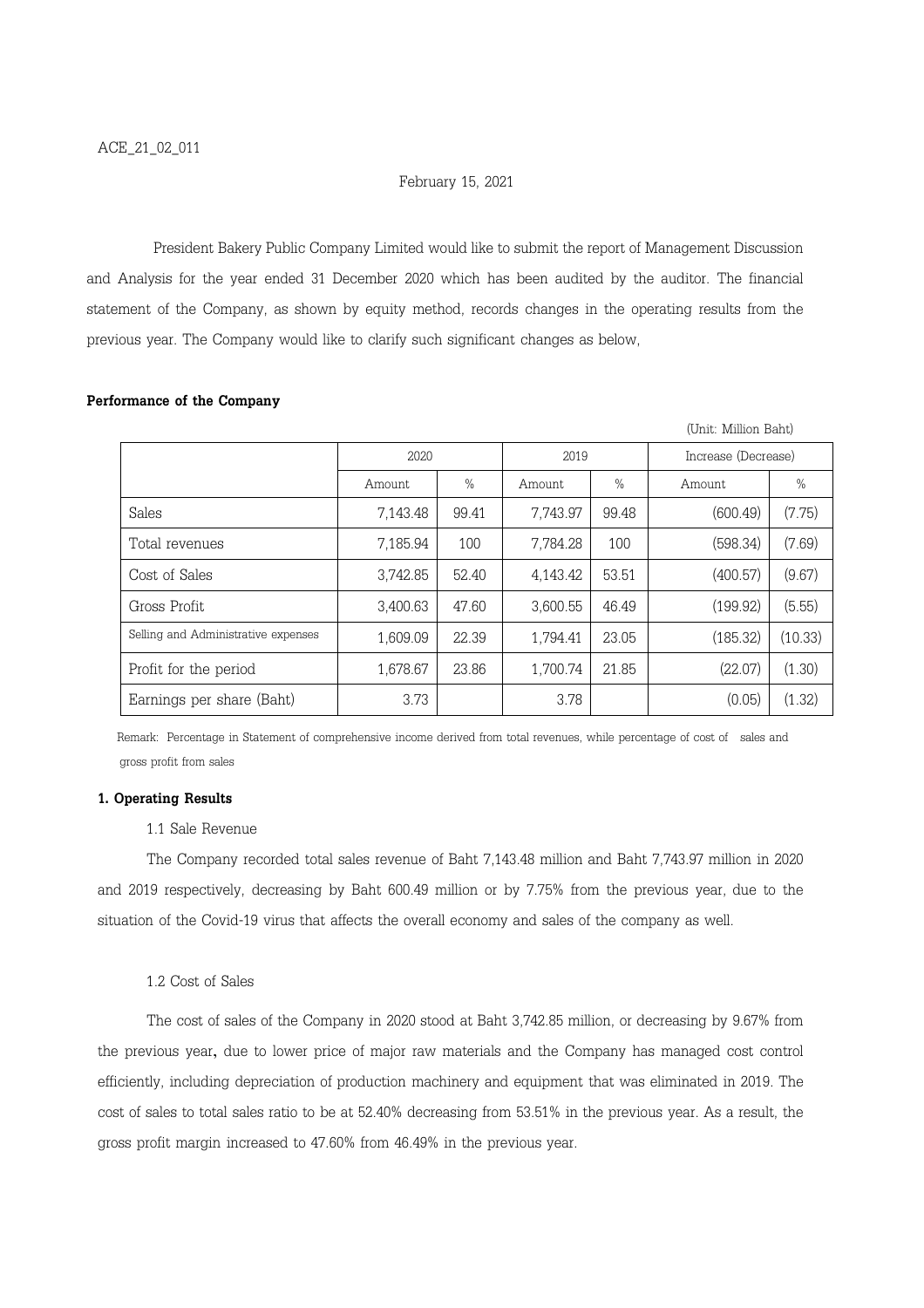#### 1.3 Selling and Administrative Expenses

The selling and administrative expenses in 2020 amounted to Baht 1,609.09 million, accounting for 22.39% of total income, decreasing by 10.33% from the previous year. The selling and administrative expense was decreasing due to lower fuel cost for and sales promotion expense which decreased from the previous year.

# 1.4 Profit for the year

,

 The Company recorded the net profit of Baht 1,678.67 million, or decreasing by 1.30% from the previous year. The Company maintained the net profit ratio at 23.36% of total income. Moreover, the Company has recognized the share of profit from investment in joint venture for the year ended 31 December 2020 in the amount of Baht 3.44 million.

#### Financial Position of the Company

| (Unit: million Baht)  |                   |       |                   |               |                     |        |  |  |  |  |
|-----------------------|-------------------|-------|-------------------|---------------|---------------------|--------|--|--|--|--|
|                       | December 31, 2020 |       | December 31, 2019 |               | Increase (Decrease) |        |  |  |  |  |
|                       | Amount.           | $\%$  | Amount            | $\frac{0}{0}$ | Amount              | $\%$   |  |  |  |  |
| Total Assets          | 10,298.89         | 100   | 9,480.09          | 100           | 818.80              | 8.64   |  |  |  |  |
| Total Liabilities     | 1,049.02          | 10.19 | 1,110.72          | 11.72         | (61.70)             | (5.55) |  |  |  |  |
| Shareholders' Equity  | 9,249.87          | 89.81 | 8,369.37          | 88.28         | 880.50              | 10.52  |  |  |  |  |
| Total Liabilities and | 10,298.89         | 100   | 9,480.09          | 100           | 818.80              | 8.64   |  |  |  |  |
| Shareholders' Equity  |                   |       |                   |               |                     |        |  |  |  |  |

### 2. Financial Position

#### 2.1 Assets

The total assets of the Company as of December 31, 2020 amounted to Baht 10,298.89 million, increasing by Baht 818.90 million from December 31, 2019. Main asset of the Company comprised of current assets by Baht 5,123.68 million or by 49.75% of total assets and non-current assets by 50.25% of total assets. The increase in current assets resulted from increasing other current financial assets and by Baht 1,332.58 million, increasing other non-current financial assets and by Baht 92.59 million, as resulting from additional investment and fair value measurement of financial assets in accordance with TFRS 9.

 The trade and other receivables of the Company accounted to Baht 747.08 million, accounting for 7.25% of total assets, decreasing by 20.92% from December 31, 2019, because the most of account receivables were paid on due and lower sales.